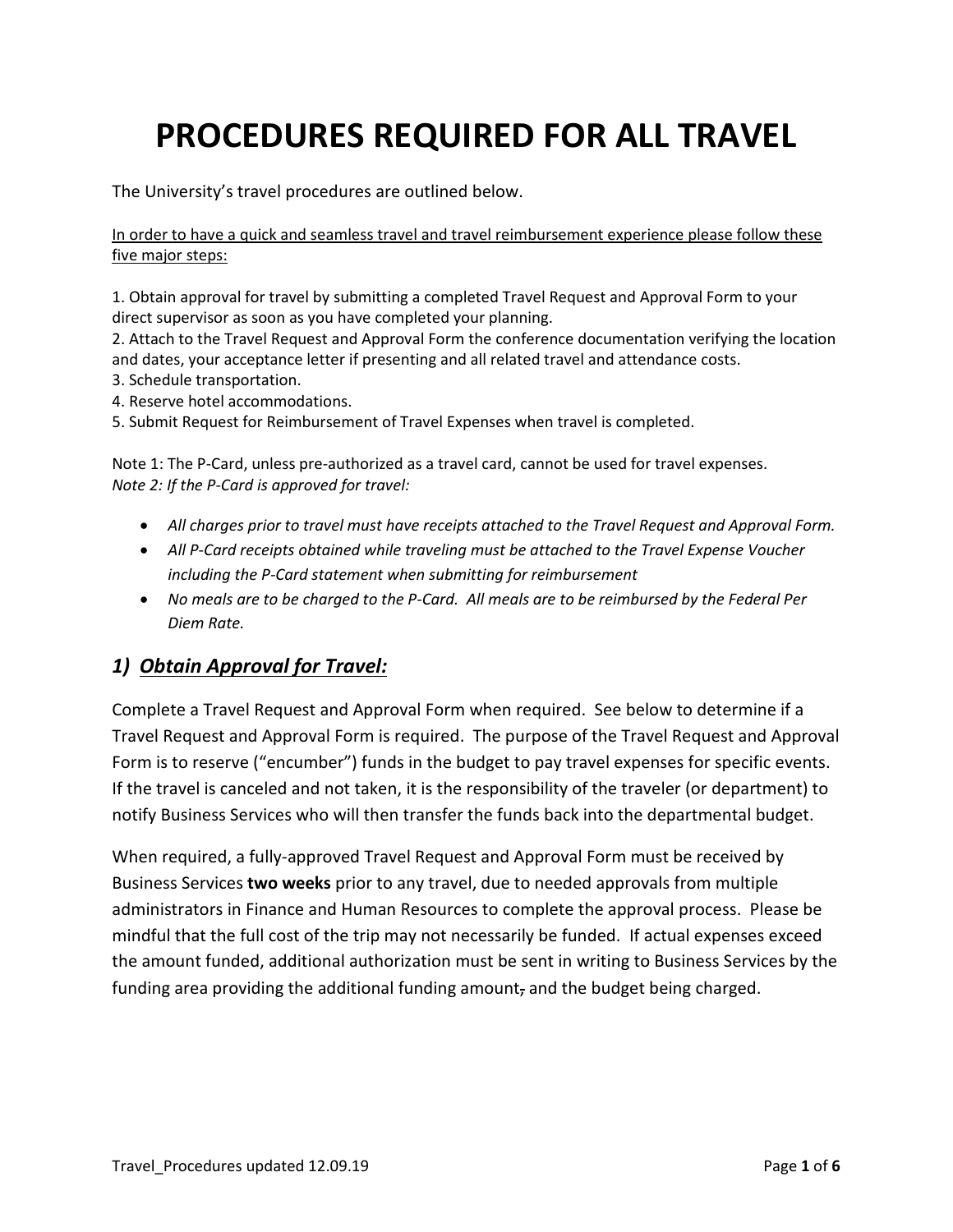#### **How to:**

- The traveler must complete the Travel Request and Approval Form which is located on WPConnect at https://webapps.wpunj.edu/emps/ "Finance Tab\_ Travel Request Menu.
- All anticipated costs should be included on the Travel Request and Approval Form. Standard travel expenses include:
	- o Primary transportation, secondary transportation, mileage reimbursement, lodging, per-diem meals, and registration (if applicable), are to be indicated on the Travel Request and Approval Form regardless of who is paying for the travel. All costs associated with this travel must be included on the Travel Request and Approval Form.
- If the traveler plans to extend the stay at the destination for personal reasons, either before or after business travel, a Trip Waiver must be attached to the Travel Request Approval Form.
- If extended stay at the destination is being incorporated for research, a Research Agenda, with the Dean's approval, must be attached to the Travel Request and Approval Form.
- If the travel is for research only, an approved Research Agenda must be attached to the Travel Request and Approval Form.

#### **Overnight Travel:**

All overnight travel requires a fully approved Travel Request and Approval Form. The Form must be approved as follows:

A) Department Chair or appropriate Director will: a) review the form, b) approve the trip and c) indicate the amount of funding with corresponding Fund, Organization, Account, and Program (FOAP).

B) Dean (if applicable) will: a) review the form, b) approve the trip, and c) approve the amount of funding and or add additional funding with corresponding FOAP.

C) The Provost's Office (academic faculty, staff/students) or appropriate Vice President (non-academic staff) will: a) review the form, b) approve the travel, and c) approve the amount of funding and or add additional funding with corresponding FOAP.

D) Business Services will: a) have the Form approved for Senior Vice President of Administration & Finance and the Ethics Liaison Officer, if necessary, b) review to ensure compliance with University policy and c) and encumber funds as authorized.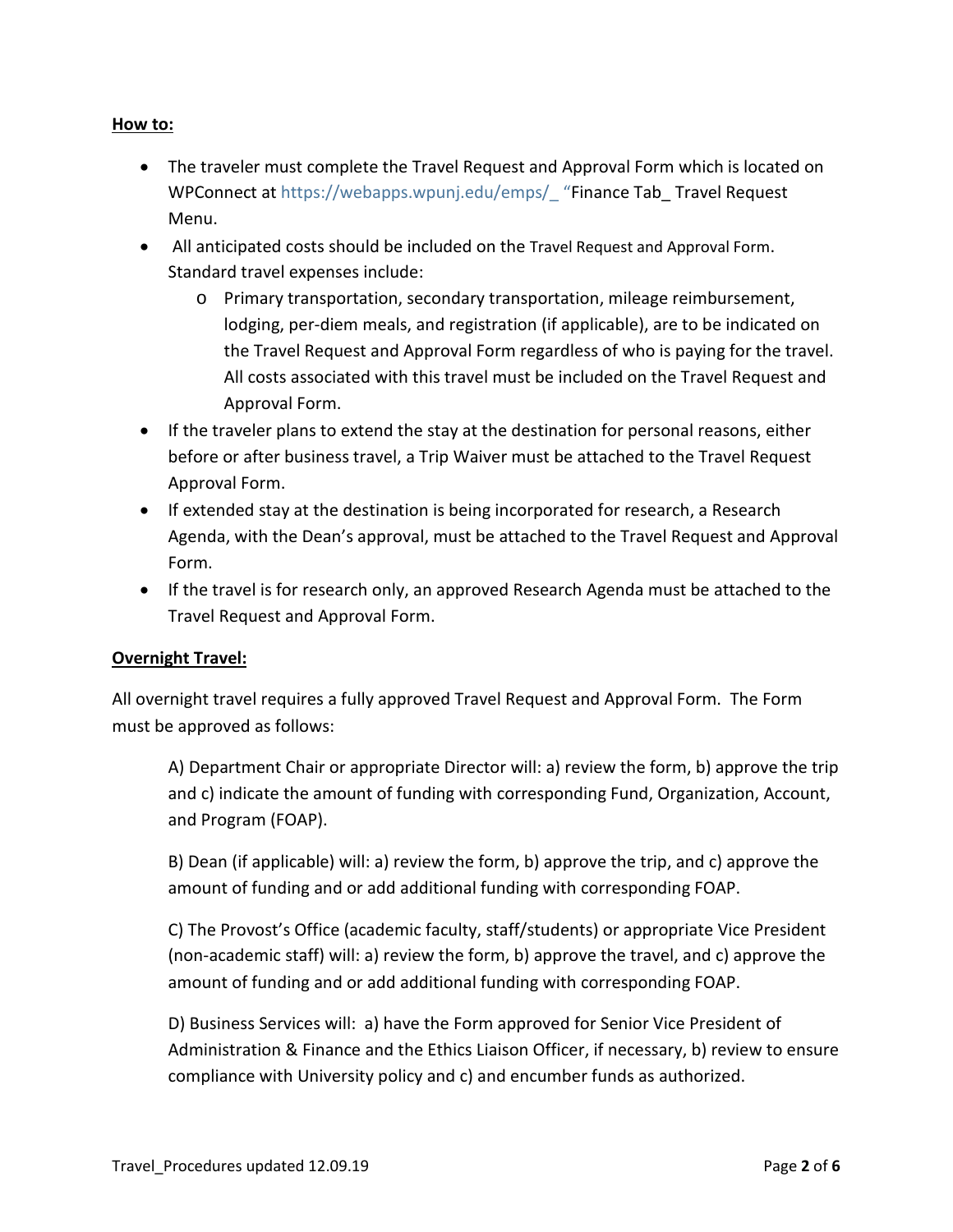#### **Same-Day Travel:**

It is not necessary to complete a Travel Request and Approval Form for same-day travel unless the event attended is sponsored by a vendor and either the individual attending receives an honorarium or has expenses paid directly by the vendor (i.e. price of attendance or meals or lodging). If the Travel Request and Approval Form is required, follow the same approval guidelines as indicated for overnight travel.

## *2) Process Conference Registration Fee:*

#### Registration fees can be paid directly by the University:

A Voucher Payment Form with the completed registration form attached must be submitted to Business Services together with the Travel Request and Approval Form. By doing so, the registration will be approved at the same time as the trip is approved. The registration fee will be paid immediately upon receipt and review of Forms and upon the determination of budget availability by Business Services. If the registration is paid directly by the traveler, the registration fee should be included on the Travel Expense Voucher Form submitted after the trip's completion.

The Voucher Payment Form is in WPConnect at <https://webapps.wpunj.edu/emps/> \_ "Employee Tab\_ Finance Tab\_Voucher Payment Form".

## *3) Schedule Transportation:*

Air/Train arrangements can be arranged once the Travel Request and Approval Form has been processed and approved. The traveler has the option to either schedule the arrangements through a travel agent of the traveler's choice or through the internet. Be advised that reimbursement will be processed after the travel is complete and the traveler submits a fully approved Travel Expense Voucher Form.

Since travel arrangements should be made as early as possible to ensure the best pricing, the Travel Request and Approval Form must be completed well in advance of the travel date.

## *4) Reserve Hotel Accommodations:*

Reimbursement for lodging shall be allowed if travel to the conference is 100 or more miles one way, and/or if the conference begins prior to 9:00 a.m. and/or ends after 9:00 PM on that day.

All lodging deposits must be included on the Travel Expense Voucher Form submitted after the trip's completion.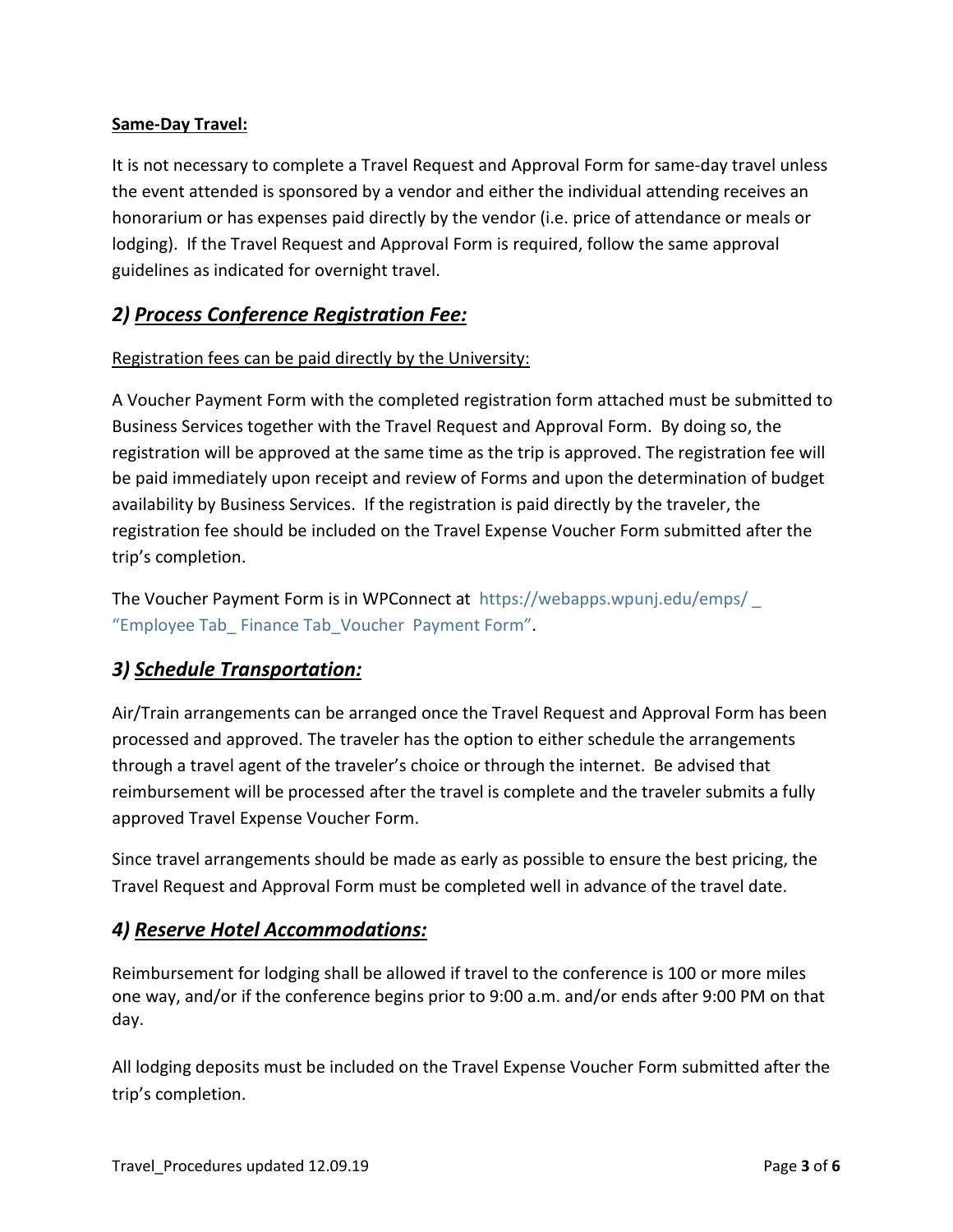# *5) Submit Request for Reimbursement of Travel Expenses:*

#### **How to:**

- The traveler must complete a Travel Expense Voucher Form, indicating all incurred travel expenses, within sixty days (60 days) of a completed travel.
- The Travel Expense Voucher is in WPConnect at <https://webapps.wpunj.edu/emps/> "Employee Tab\_Finance Tab\_Travel Expense Voucher "
- Original itemized receipts e.g. (**airfare itinerary, proof of payment, boarding passes, hotel itemized invoice, registration, parking, tolls,** etc.) must be attached to the Travel Expense Voucher Form documenting each expense. If the above-mentioned receipts do not show proof of payment, the traveler must also attach documentation of payment (e.g. Credit Card statement, canceled check – front and back). Reimbursement will not be processed for expenses if the required documentation is not provided. Meals will be reimbursed by per-diem rate only (no receipts are required). When submitting a credit card statement as proof of payment, only the last four digits of the credit card should be visible on the statement.
- A traveler cannot approve his or her own Travel Expense Voucher Form. The next level up supervisors approval must be obtained.
- The Travel Expense Voucher Form must be approved by all responsible parties who are managers of the FOAPs funding the trip. The approver will: a) ensure the expenses are valid, b) ensure the correct FOAP is charged, and c) authorize the reimbursement.
- For the last step, the Form must be forwarded to Business Services which will review to ensure compliance with University and State policies. Once that review is completed, the Travel Expense Voucher form will be processed for reimbursement. If during Business Services' review the requested reimbursement is adjusted, Business Services will notify the traveler, detailing the reason for the adjustment.

#### **Documentation Required with Travel Expense Voucher Form:**

#### **Conference fee/Registration fee:**

The conference fee/ registration fee must not be included on the Travel Expense Voucher Form if paid directly by the University. If paid by the traveler, attach the detailed invoice/receipt and appropriate documentation of payment.

#### **Transportation:**

**Air or train** expenses noted on the form must be accompanied with boarding passes and the corresponding airline or train ticket receipt, which must clearly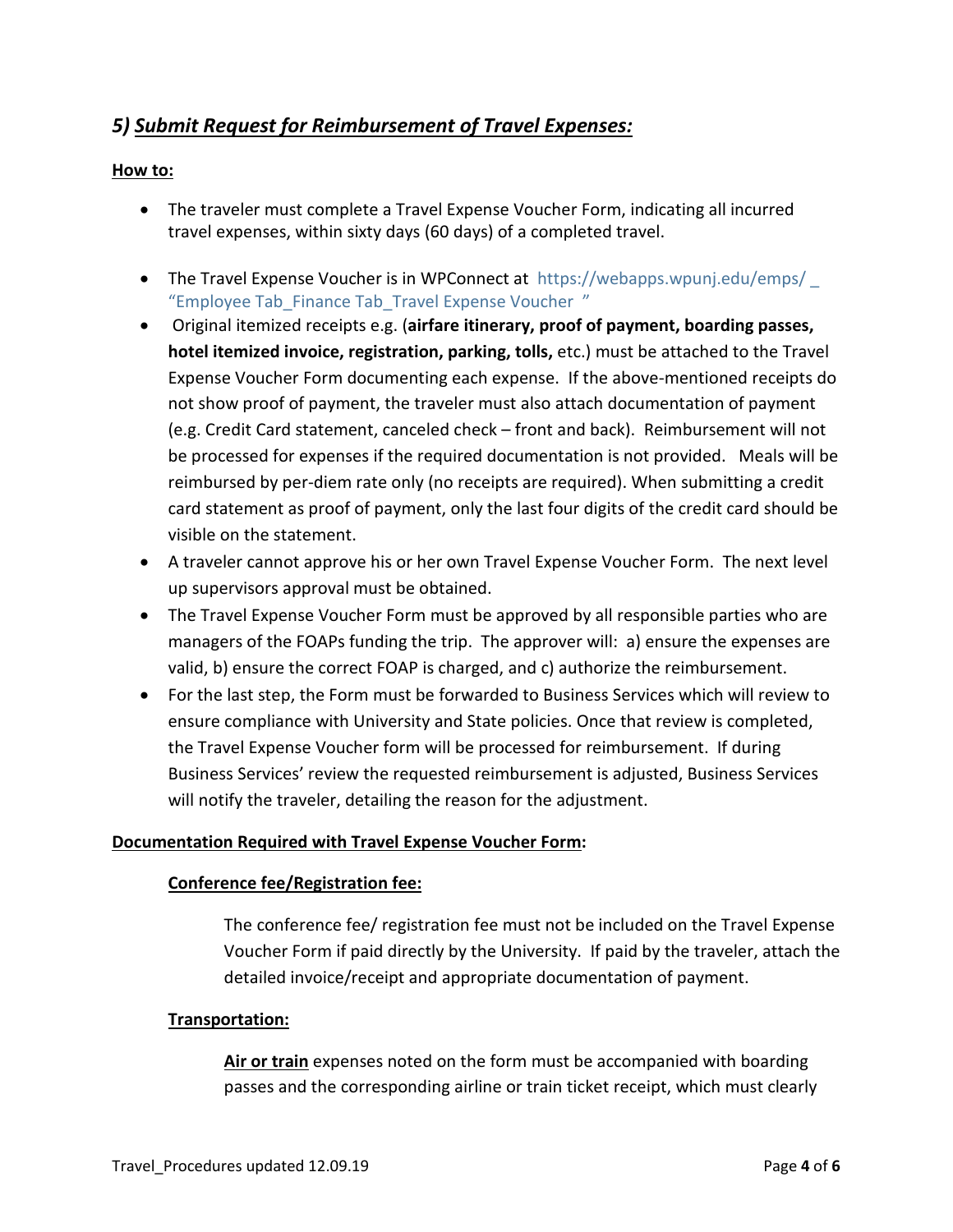document the times of departure/arrival, the cost of ticket, and proof of payment. If booked online, the confirmation page with the credit card number must be submitted. (only the last four digits of the credit card number) If the traveler chooses to drive to a conference site where air or train travel is readily available, documentation supporting the cost of the economy airfare or coach Amtrak fare exceeding the total cost of driving as of the registration date must be attached.

#### **Ground Transportation:**

#### **Car service e.g. Uber, Lyft, taxi, mileage, parking and tolls (greater than \$25):**

Receipts are required and must be marked as paid. Reimbursements will not be allowed for taxi service when courtesy (no fee) transportation is offered to/from the airport. Mileage costs to and from the airports/train stations should be included. All vehicles used for University business must have current insurance coverage for that vehicle. In addition to reimbursement of mileage and tolls, parking costs will also be reimbursed, not to exceed the most economical rate of long-term parking at the airport or train station, regardless of where the traveler parks.

#### **Rental car:**

The University will reimburse for rental cars only under extenuating circumstances. Preapproval is required unless an emergency situation occurs. Please note that when renting a car collision damage waiver, supplemental liability insurance, roadside assistance or any other upgrade expense is not reimbursable. It is encouraged that travelers use their own vehicle insurance when renting a car. If the traveler does not have current personal vehicle insurance or chooses not to use their personal vehicle insurance, they must accept the rental car insurance which is not reimbursable. Original copies of the rental agreement and proof of payment must be attached to the Travel Expense Voucher Form for this expense to be reimbursed. If you choose to rent a car without an approval, you will be reimbursed based upon the most economical taxi or shuttle fare available at that time. Traffic violations are the responsibility of the traveler.

#### **Hotel:**

Attach original detailed hotel bill to the Travel Expense Voucher Form. The hotel bill must indicate that the balance was paid. If not, documentation of payment